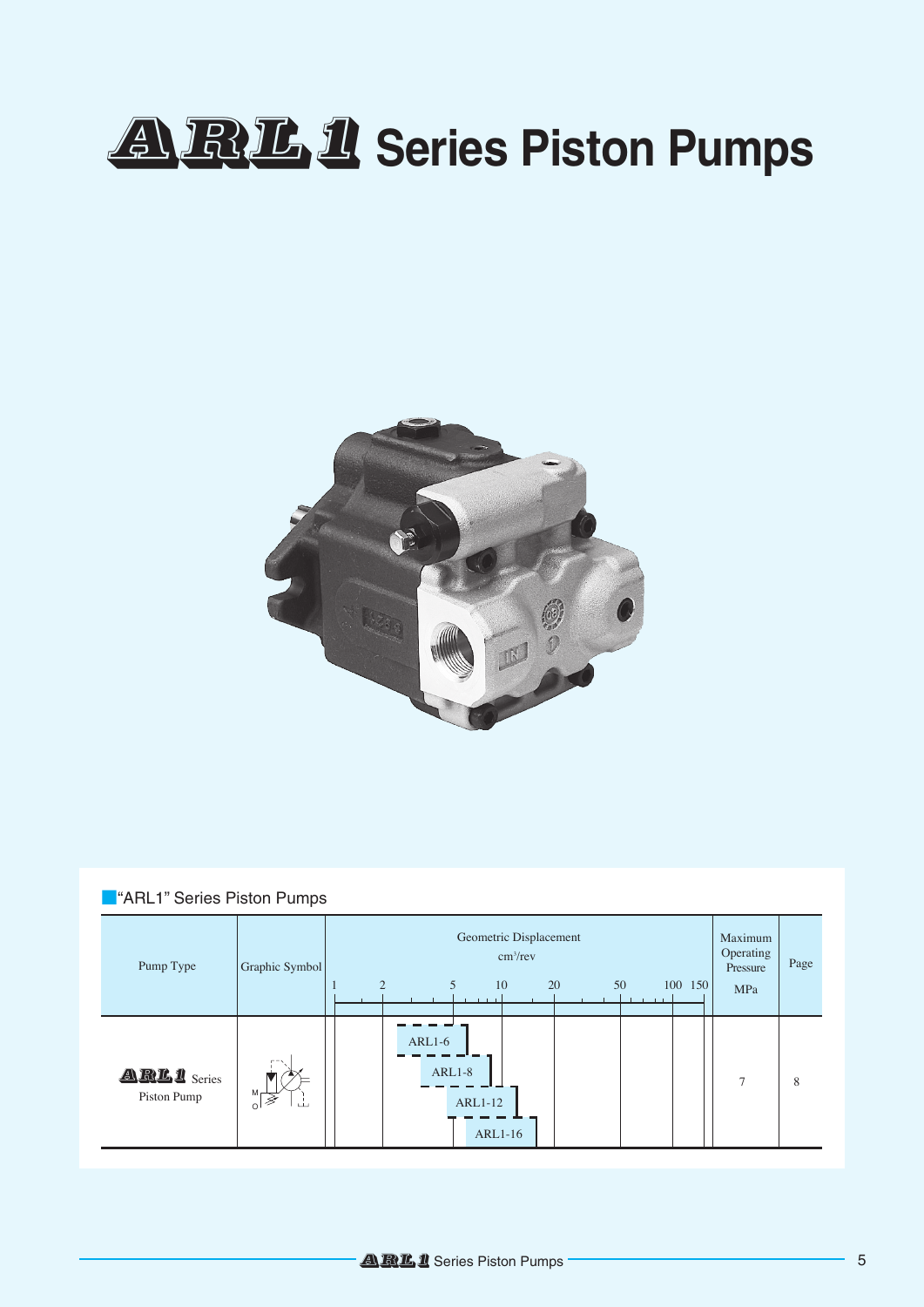### **UKEN**

### **Hydraulic Fluids**

Use petroleum base oils such as anti-wear type hydraulic oils equivalent to ISO VG-32 or 46. The recommended viscosity range is from 20 to 400 mm2/s and temperature range is from 0 to 60 °C, both of which have to be satisfied for the use of the above hydraulic oils.

### **Example 20 Hydraulic Fluids** Contamination Contamination Contamination

Due caution must be paid to maintaining control over contamination of the operating oil which can otherwise lead to breakdowns and shorten the life of the unit.

Please maintain the degree of contamination within NAS Grade 10.

The suction port must be equipped with at least a 100 μm (150 mesh) reservoir type filter and the return line must have a line type filter of under 10 μm.

### **Instructions**

When installing the pump the filling port should be positioned upwards.

### **Alignment of Shaft**

Employ a flexible coupling whenever possible, and avoid any stress from bending or thrust.

Maximum permissible misalignment is less than 0.1 mm TIR and maximum permissible misangular is less than  $0.2^\circ$ .

### **Suction Pressure**

Permissible suction pressure at inlet port of the pump is between -16.7 and +50 kPa.

For piping to the suction port, use the pipes of the same diametre as that of the specified pipe flange to be used.

Make sure that the height of the pump suction port is within one metre from the oil level in the reservoir.

### **Hints on Piping**

When using steel pipes for the suction or discharge ports, excessive load from the piping to the pump generates excessive noise.

Whenever there is fear of excessive load, please use rubber hoses.

### **Suction Piping**

In case the pump is installed above the oil level, the suction piping and suction line filter should be located lower than the pump position to prevent air in the suction line.

### **Mounting Community Community Community Community Community Community Community Community Community Community Community Community Community Community Community Community Community Community Community Community Community Co**

Install drain piping according to the chart and ensure that pressure within the pump housing should be maintained at a normal pressure of less than 0.1 MPa and surge pressure of less than 0.5 MPa.

Length of piping should be less than 1 m, and the pipe end should be submerged in oil.

In case ARL1 pump, a screw-in torque of fitting is 55 to 75 Nm. Do not apply bending and thrust torque to the fitting.

[Recommended Drain Piping Size]

| Model | <b>Fitting Size</b> | Inside Dia. of Pipe |
|-------|---------------------|---------------------|
| ARL 1 | 3/8                 | $10 \text{ mm}$     |

### **Bleeding Air**

It may be necessary to bleed air from pump case and outlet line to remove causes of vibration. An air bleed valve (Model Number ST1004-\*-10\*, Page 265) is recommended for this purpose.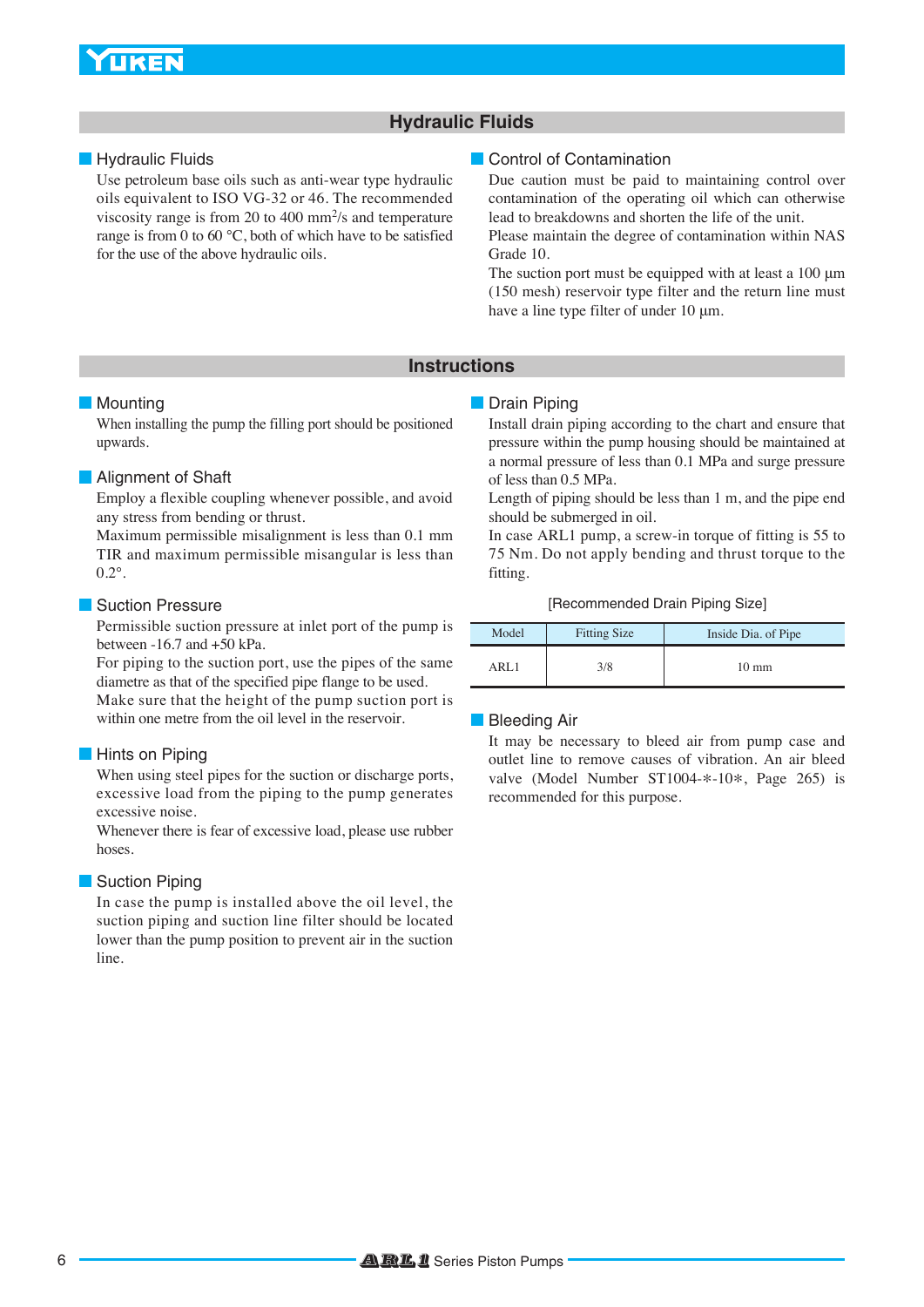### **Starting**

Before first starting, fill pump case with clean operating oil via the filling port.

In order to avoid air blockage when first starting, adjust the control valves so that the discharged oil from the pump is returned direct to the reservoir or the actuator moves in a free load.

[Volume of Pre-fill Oil Required]

| Model | Volume $cm3$ |  |  |
|-------|--------------|--|--|
| API1  | 285          |  |  |

### Setting Discharge Pressure and Delivery

At the time of shipment, the unit has been preset to maximum delivery and minimum discharge pressure. Adjust the preset delivery and pressure to meet your system requirements.

### Adjustment of Discharge Pressure

Turning the adjustment screw clockwise, increases pressure.

Volume adjusted by each full turn of the pressure adjustment screw

| Model Numbers | <b>Adjustment Volume</b><br>MPa (PSI) |  |  |
|---------------|---------------------------------------|--|--|
| ARL1          | 1.5                                   |  |  |

### **Displacement Adjustment Function**

This pump does not have a displacement adjustment function.

Install a flow control valve, if necessary.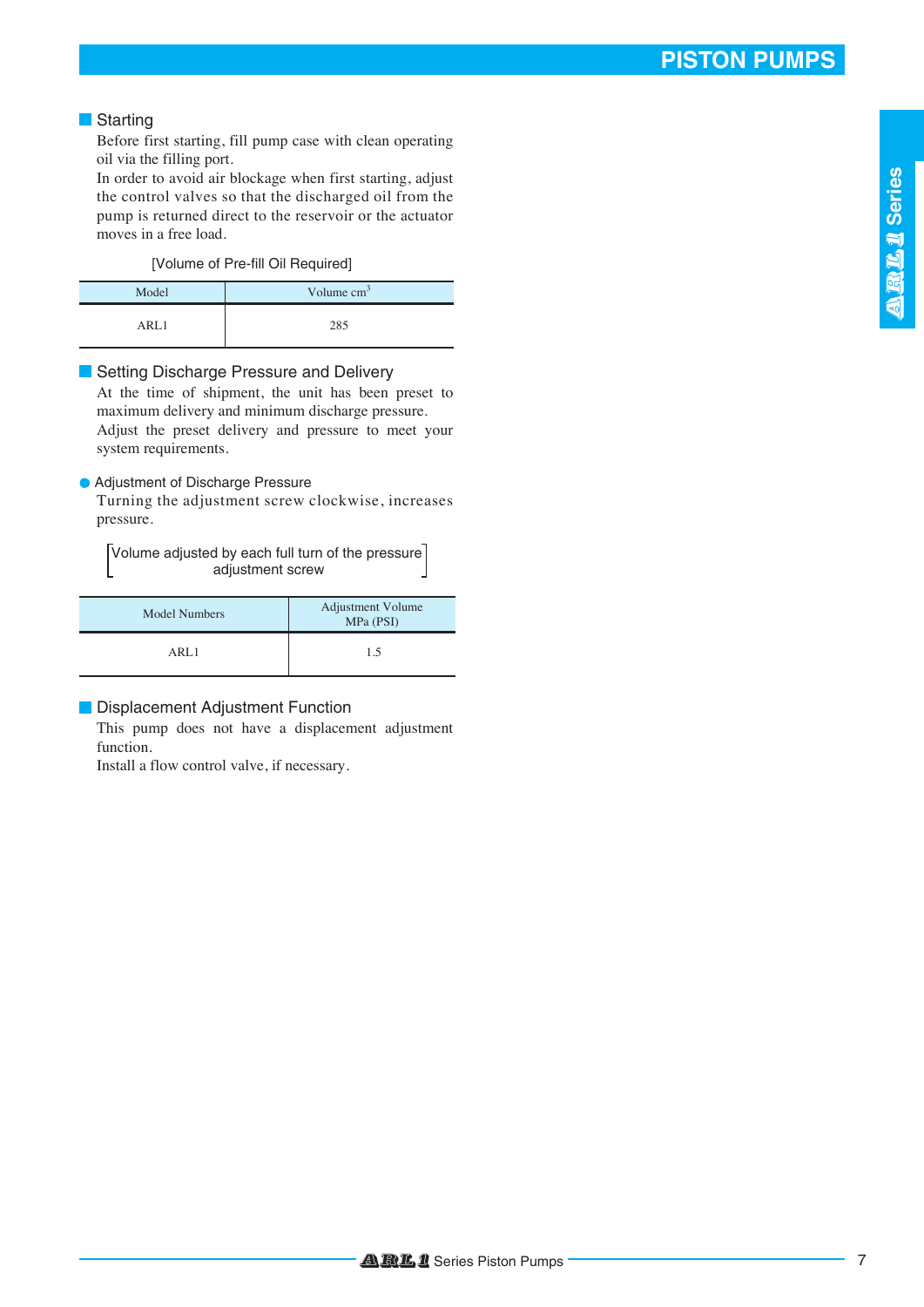### **YUKEN**



## ARL1 **Series Piston Pumps**

### ■ Features

### ● Low noise and high reliability based on the long established experience

The noise at full cut-off with a pressure of 7 MPa, pump rotational speed of 1500 r/min, and measured distance of 1 m is as low as 55 dB(A) (representative value of ARL1-16). This series also has a high reliability based on Yuken's long-time experience of manufacturing piston pumps.

### **D** Lightweight and compact

Compared to the AR Series Variable Displacement Piston Pumps, this series is reduced by 40 % both in mass and volume, realizing a greatly lightweight and compact design.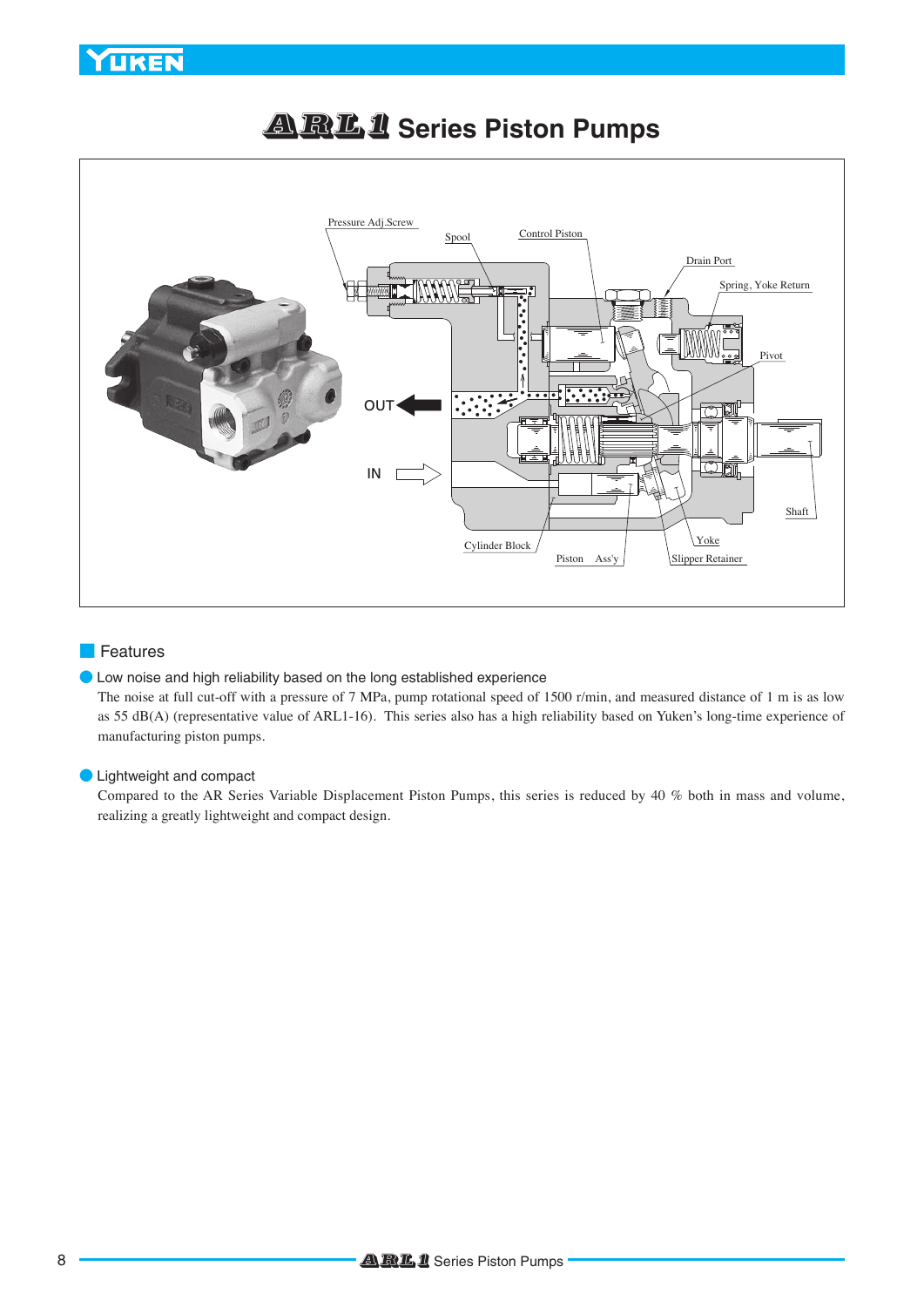### **ARL1** Series Piston Pumps, Pressure Compensator Type



**Graphic Symbol**



### ■ Specifications

| Model Numbers        | Geometric<br>Displacement | Minimum Adj.<br>Pressure<br><b>MPa</b> | Max. Operating<br>Pressure<br><b>MPa</b> | <b>Shaft Speed Range</b><br>r/min |      | Approx. Mass                               |
|----------------------|---------------------------|----------------------------------------|------------------------------------------|-----------------------------------|------|--------------------------------------------|
|                      | $\text{cm}^3/\text{rev}$  |                                        |                                          | Max.                              | Min. | kg                                         |
| $ARL16 * R01 * 10$   | 6.2                       | 1.2                                    |                                          | 1800                              | 600  | 6.8<br>(Flange Mtg.)<br>9.0<br>(Foot Mtg.) |
| $ARL1.8 * R01 * 10$  | 8.5                       |                                        | ∍                                        |                                   |      |                                            |
| $ARL1.12 * R01 * 10$ | 12.3                      |                                        |                                          |                                   |      |                                            |
| $ARL1.16 * R01 * 10$ | 16.3                      |                                        |                                          |                                   |      |                                            |

### ■ Model Number Designation

| ARL1          | -6                                                                                                                                 | -F                                                |                                              | 01                                    |                                                                              | $-10$         |
|---------------|------------------------------------------------------------------------------------------------------------------------------------|---------------------------------------------------|----------------------------------------------|---------------------------------------|------------------------------------------------------------------------------|---------------|
| Series Number | Geometric<br>Displacement                                                                                                          | Mounting                                          | Direction of<br>Rotation                     | Control Type                          | Port Position                                                                | Design Number |
| ARL1          | 6 : 6.2 cm <sup>3</sup> /rev<br>$8: 8.5$ cm <sup>3</sup> /rev<br>$12: 12.3$ cm <sup>3</sup> /rev<br>16 : 16.3 cm <sup>3</sup> /rev | $F :$ Flange Mtg.<br>$L :$ Foot Mtg. <sup>*</sup> | (Viewed from<br>Shaft End)<br>$R:$ Clockwise | $01:$ Pressure<br>Compensator<br>Type | $S : Side$ Port<br>(Standard)<br>A : Suction Port<br>Position: Down<br>Wards | 10            |

**★** Foot mounting is available only for side ported type.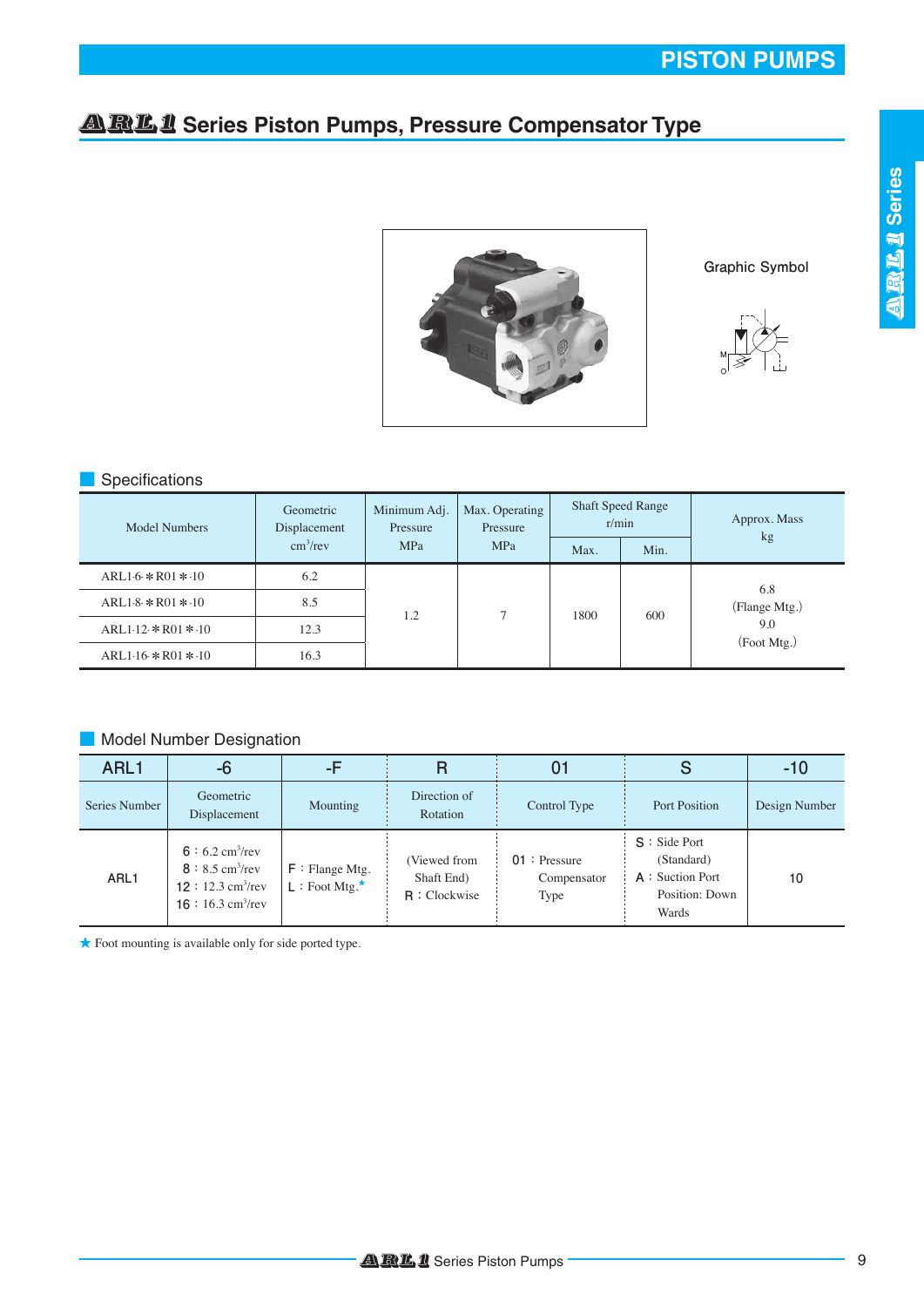### YUKEN

### Typical Performance Characteristics of **ARL1** at Viscosity 32 mm<sup>2</sup>/s [ISO VG 32 Oils, 40°C]

 $\blacktriangleright$  ARL1-6











 $\bullet$  ARL1-16









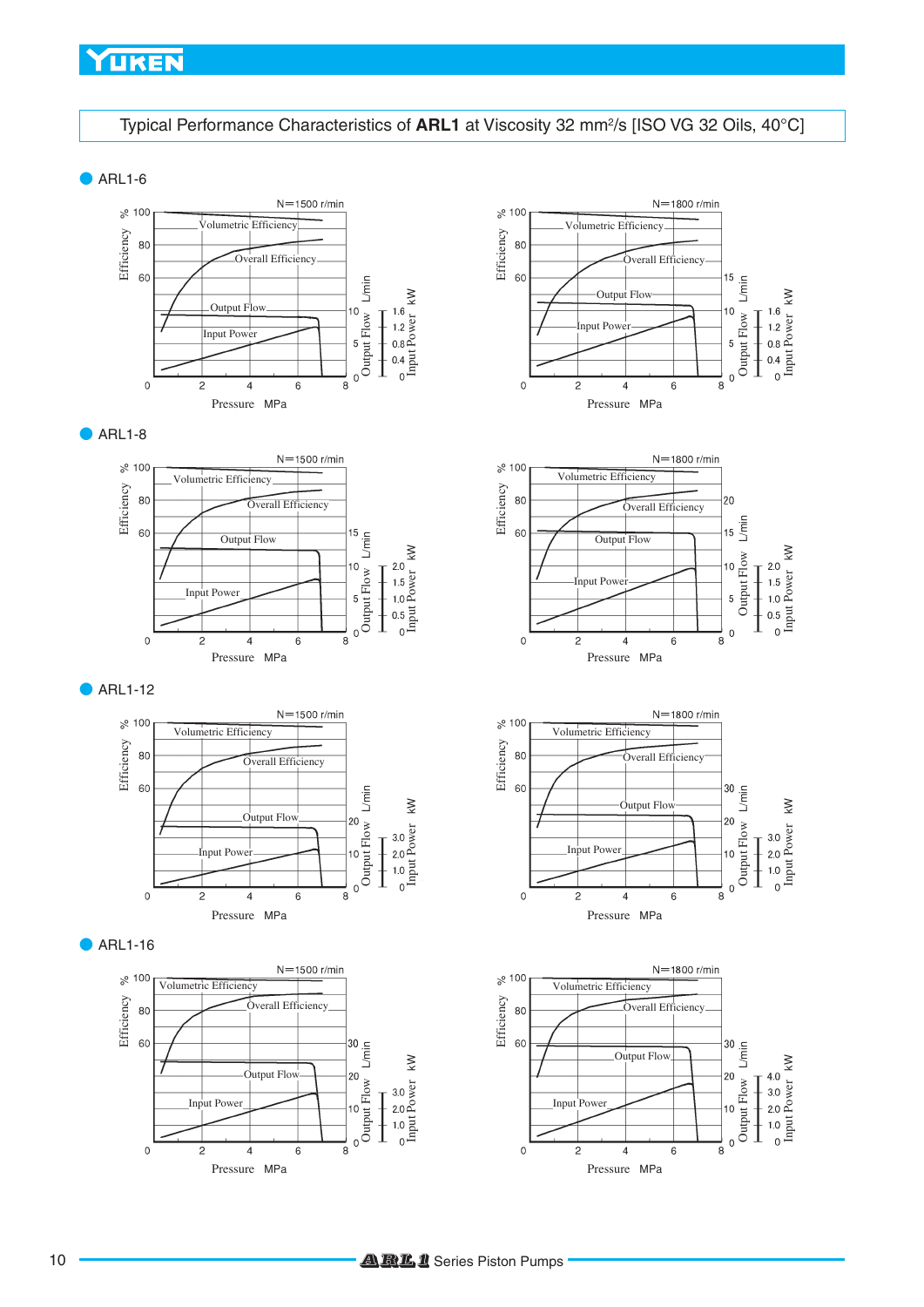### **PISTON PUMPS**

Typical Performance Characteristics of **ARL1** at Viscosity 32 mm<sup>2</sup>/s [ISO VG 32 Oils, 40°C]

### ■ Full Cut-off Power

■ Drain





### ■ **Noise Level** [One metre horizontally away from pump head cover]



Response Characteristics Change in Accordance with Circuits and Operating Conditions

**Test Circuit and Conditions** ■ Result of Measurement ● Circuit  $t_1$  t<sub>2</sub> Pressure F High Pressure Rubber Hose  $\mathbf{f}$ P. 3/4B×1000mm XI P1  $2 MPa$   $\overline{)}$   $\overline{)}$   $2 MPa$ Time<br>/www.wwwwwwwww M SOL M OFF ON OFF O Response Time Full Cut-off Pressure Overshoot Pressure ms Model  $P_1$ Ps **Conditions** MPa  $\begin{array}{|c|c|c|c|}\n\hline\n t_1 & t_2 & \end{array}$  MPa Shaft Speed**:**1500 r/min Hydraulic Fluid**:**ISO VG32 Oil ARL1 | 7 | 180 | 125 | 2.5 Oil Temperature**:**40 ℃**(**Viscosity 32 mm2 /s**)**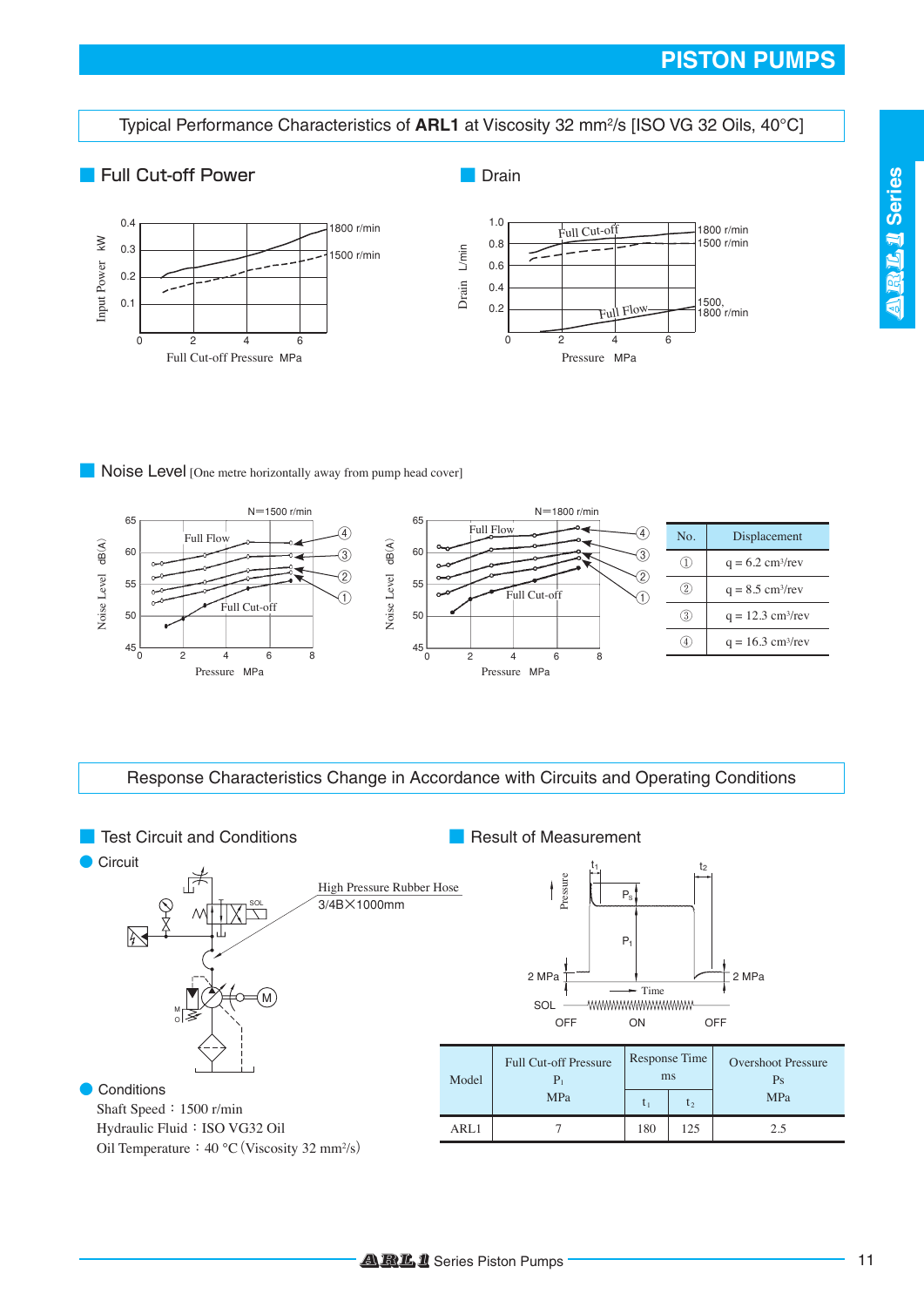### YUKEN



**●** For other dimensions, refer to "Side Port Type".

Discharge Port Rc1/2 Thd.

Filling Port  $21$  Hex.